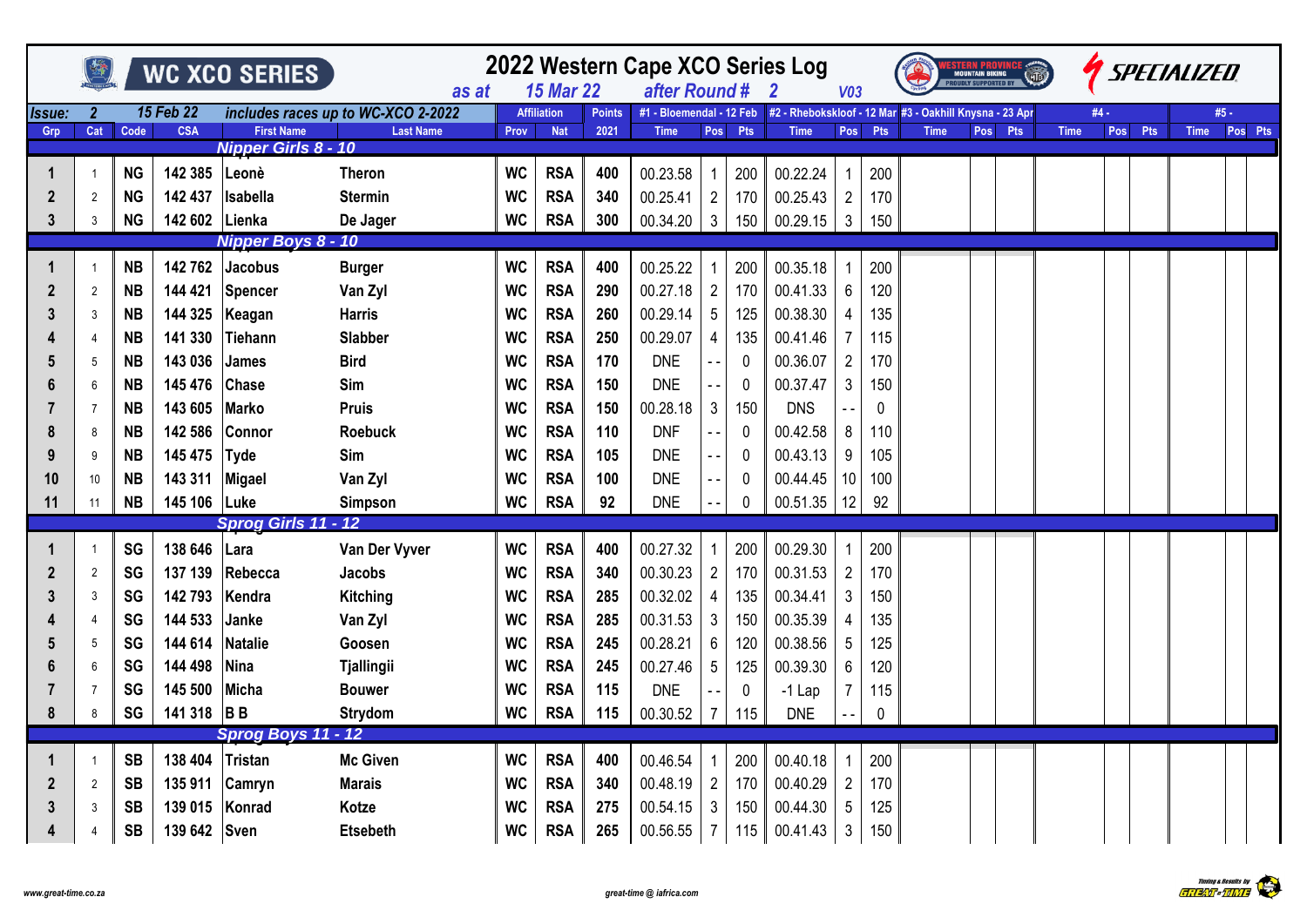|                 |                       |            |                  | <b>WC XCO SERIES</b>            |                                                        |           |                                  |                       | 2022 Western Cape XCO Series Log |                |            |                                                                                                    |                 |            |             | <b>MOUNTAIN BIKING</b><br><b>PROUDLY SUPPORTED BY</b> |            |             |      |     | SPECIALIZED |                 |
|-----------------|-----------------------|------------|------------------|---------------------------------|--------------------------------------------------------|-----------|----------------------------------|-----------------------|----------------------------------|----------------|------------|----------------------------------------------------------------------------------------------------|-----------------|------------|-------------|-------------------------------------------------------|------------|-------------|------|-----|-------------|-----------------|
|                 |                       |            | <b>15 Feb 22</b> |                                 | as at                                                  |           | <b>15 Mar 22</b>                 |                       | after Round #                    |                |            | $\overline{2}$<br>#1 - Bloemendal - 12 Feb #2 - Rhebokskloof - 12 Mar #3 - Oakhill Knysna - 23 Apr | V <sub>03</sub> |            |             |                                                       |            |             | #4 - |     |             |                 |
| Issue:<br>Grp   | $\overline{2}$<br>Cat | Code       | <b>CSA</b>       | <b>First Name</b>               | includes races up to WC-XCO 2-2022<br><b>Last Name</b> | Prov      | <b>Affiliation</b><br><b>Nat</b> | <b>Points</b><br>2021 | <b>Time</b>                      | Pos            | <b>Pts</b> | <b>Time</b>                                                                                        | <b>Pos</b>      | <b>Pts</b> | <b>Time</b> | Pos                                                   | <b>Pts</b> | <b>Time</b> | Pos  | Pts | <b>Time</b> | #5 -<br>Pos Pts |
| $5\phantom{.0}$ | $5\phantom{.0}$       | <b>SB</b>  | 141 282          | <b>Matthew</b>                  | <b>Ratcliffe</b>                                       | <b>WC</b> | <b>RSA</b>                       | 245                   | 01.00.24                         | 8 <sup>1</sup> | 110        | 00.43.35                                                                                           | $\overline{4}$  | 135        |             |                                                       |            |             |      |     |             |                 |
| 6               | 6                     | <b>SB</b>  | 141 355          | Gabriel                         | <b>Burke</b>                                           | <b>WC</b> | <b>RSA</b>                       | 245                   | 00.56.06                         | 5 <sup>5</sup> | 125        | 00.49.22                                                                                           | 6               | 120        |             |                                                       |            |             |      |     |             |                 |
|                 | 7                     | <b>SB</b>  | 142 837          | <b>Dylan</b>                    | Van De Langenberg                                      | <b>WC</b> | <b>RSA</b>                       | 211                   | 00.48.05                         | 11             | 96         | 00.50.44                                                                                           | 7               | 115        |             |                                                       |            |             |      |     |             |                 |
| 8               | 8                     | <b>SB</b>  | 141 210          | Tienie                          | Louw                                                   | <b>WC</b> | <b>RSA</b>                       | 210                   | 01.04.15                         | 10             | 100        | 00.58.31                                                                                           | 8               | 110        |             |                                                       |            |             |      |     |             |                 |
| 9               | 9                     | <b>SB</b>  | 139 948          | Sebastian                       | Lowe                                                   | <b>WC</b> | <b>RSA</b>                       | 188                   | 00.52.48                         | 12             | 92         | $-1$ Lap                                                                                           | 11              | 96         |             |                                                       |            |             |      |     |             |                 |
| 10              | 10                    | <b>SB</b>  | 140 694          | Luke                            | Schonegevel                                            | <b>WC</b> | <b>RSA</b>                       | 135                   | 00.54.19                         | 4              | 135        | <b>DNF</b>                                                                                         | $ -$            | 0          |             |                                                       |            |             |      |     |             |                 |
| 11              | 11                    | <b>SB</b>  | 142 883          | Willem                          | <b>Durandt</b>                                         | <b>WC</b> | <b>RSA</b>                       | 120                   | 00.56.51                         | 6              | 120        | <b>DNS</b>                                                                                         |                 | 0          |             |                                                       |            |             |      |     |             |                 |
| 12              | 12                    | <b>SB</b>  | 142 525          | Christof                        | Franken                                                | <b>WC</b> | <b>RSA</b>                       | 105                   | <b>DNE</b>                       |                | 0          | 00.59.43                                                                                           | 9               | 105        |             |                                                       |            |             |      |     |             |                 |
| 13              | 13                    | <b>SB</b>  | 141 073          | William                         | Ruthven                                                | <b>WC</b> | <b>RSA</b>                       | 105                   | 01.01.28                         | 9              | 105        | <b>DNS</b>                                                                                         |                 | 0          |             |                                                       |            |             |      |     |             |                 |
| 14              | 14                    | <b>SB</b>  | 141 693          | Ruben                           | Kleynscheldt                                           | <b>WC</b> | <b>RSA</b>                       | 100                   | <b>DNE</b>                       | $\sim$ $-$     | 0          | 01.01.40                                                                                           | 10              | 100        |             |                                                       |            |             |      |     |             |                 |
| 15              | 15                    | <b>SB</b>  | 135 864          | Schalk                          | Lubbe                                                  | <b>WC</b> | <b>RSA</b>                       | 92                    | <b>DNE</b>                       | $ -$           | 0          | $-1$ Lap                                                                                           | 12              | 92         |             |                                                       |            |             |      |     |             |                 |
| 16              | 16                    | <b>SB</b>  | 143 310          | <b>Derik</b>                    | Van Zyl                                                | <b>WC</b> | <b>RSA</b>                       | 88                    | <b>DNE</b>                       |                | 0          | $-1$ Lap                                                                                           | 13              | 88         |             |                                                       |            |             |      |     |             |                 |
| 17              | 17                    | <b>SB</b>  | 145 058          | Theo                            | <b>Pretorius</b>                                       | <b>GP</b> | <b>RSA</b>                       | 80                    | 00.48.53                         | 15             | 80         | <b>DNE</b>                                                                                         |                 | 0          |             |                                                       |            |             |      |     |             |                 |
| 18              | 18                    | <b>SB</b>  | 141 352 Daniel   |                                 | Lutz                                                   | <b>WC</b> | <b>RSA</b>                       | 0                     | <b>DNS</b>                       |                | 0          | <b>DNE</b>                                                                                         |                 | 0          |             |                                                       |            |             |      |     |             |                 |
|                 |                       |            |                  | <b>Sub Junior Girls 13 - 14</b> |                                                        |           |                                  |                       |                                  |                |            |                                                                                                    |                 |            |             |                                                       |            |             |      |     |             |                 |
| 1               | $\mathbf{1}$          | <b>JG</b>  | 136 341          | Eryn                            | <b>Marais</b>                                          | <b>WC</b> | <b>RSA</b>                       | 370                   | 00.56.40                         | 1              | 200        | 00.50.35                                                                                           | $\overline{2}$  | 170        |             |                                                       |            |             |      |     |             |                 |
| 2               | $\overline{2}$        | <b>JG</b>  | 134 258          | <b>Kelly</b>                    | <b>Mall</b>                                            | <b>WC</b> | <b>RSA</b>                       | 320                   | 01.04.15                         | $2^{\circ}$    | 170        | 00.53.02                                                                                           | 3               | 150        |             |                                                       |            |             |      |     |             |                 |
| 3               | 3                     | <b>JG</b>  | 137 141          | Hannie                          | Vreken                                                 | <b>WC</b> | <b>RSA</b>                       | 270                   | 01.10.08                         | 4              | 135        | 00.57.46                                                                                           | 4               | 135        |             |                                                       |            |             |      |     |             |                 |
|                 | $\overline{4}$        | <b>JG</b>  | 139 002          | <b>Nadia</b>                    | Van Wyk                                                | <b>WC</b> | <b>RSA</b>                       | 200                   | <b>DNE</b>                       |                | 0          | 00.44.58                                                                                           |                 | 200        |             |                                                       |            |             |      |     |             |                 |
| 5               | 5                     | JG         | 142 639          | Anje                            | <b>Van Niekerk</b>                                     | <b>WC</b> | <b>RSA</b>                       | 150                   | 01.07.31                         | $\mathbf{3}$   | 150        | <b>DNS</b>                                                                                         |                 | 0          |             |                                                       |            |             |      |     |             |                 |
| 6               | 6                     | <b>JG</b>  | 133 719          | Isabel                          | Lutz                                                   | <b>WC</b> | <b>RSA</b>                       | 0                     | <b>DNS</b>                       |                | 0          | <b>DNE</b>                                                                                         |                 | 0          |             |                                                       |            |             |      |     |             |                 |
| $\overline{7}$  | $\overline{7}$        | <b>JG</b>  | 137 118 Zoe      |                                 | Green                                                  | <b>WC</b> | <b>RSA</b>                       | 0                     | <b>DNS</b>                       |                | 0          | <b>DNE</b>                                                                                         |                 | 0          |             |                                                       |            |             |      |     |             |                 |
|                 |                       |            |                  | Sub Junior Boys 13 - 14         |                                                        |           |                                  |                       |                                  |                |            |                                                                                                    |                 |            |             |                                                       |            |             |      |     |             |                 |
|                 | $\mathbf{1}$          | ${\sf JB}$ | 136 260          | Neil                            | Van Der Vyver                                          | <b>WC</b> | <b>RSA</b>                       | 400                   | 00.51.27                         | $\mathbf{1}$   | 200        | 00.45.14                                                                                           | -1              | 200        |             |                                                       |            |             |      |     |             |                 |
| 2               | 2                     | JB         | 135 450          | Liam                            | Henning                                                | <b>WC</b> | <b>RSA</b>                       | 340                   | 00.51.55                         | $\mathbf{2}$   | 170        | 00.45.37                                                                                           | $\overline{2}$  | 170        |             |                                                       |            |             |      |     |             |                 |
| 3               | 3                     | <b>JB</b>  | 144 613          | <b>Jack</b>                     | Goosen                                                 | <b>WC</b> | <b>RSA</b>                       | 300                   | 00.55.02                         | 3 <sup>1</sup> | 150        | 00.50.08                                                                                           | 3               | 150        |             |                                                       |            |             |      |     |             |                 |
|                 | 4                     | <b>JB</b>  | 137 064          | Connor                          | <b>Kitching</b>                                        | <b>WC</b> | <b>RSA</b>                       | 250                   | 00.58.17                         | 4              | 135        | 00.53.41                                                                                           | $\overline{7}$  | 115        |             |                                                       |            |             |      |     |             |                 |
| 5               | 5                     | <b>JB</b>  | 135 767          | Ryan                            | Koorzen                                                | <b>WC</b> | <b>RSA</b>                       | 245                   | 00.59.10                         | 5 <sub>5</sub> | 125        | 00.52.58                                                                                           | 6               | 120        |             |                                                       |            |             |      |     |             |                 |
| 6               | 6                     | <b>JB</b>  | 139 379          | Henri                           | Coetzee                                                | <b>WC</b> | <b>RSA</b>                       | 205                   | 01.06.16                         | 9              | 105        | 00.57.04                                                                                           | 10              | 100        |             |                                                       |            |             |      |     |             |                 |
| 7               | $\overline{7}$        | <b>JB</b>  | 144 976          | Benjamin                        | <b>Fourie</b>                                          | <b>WC</b> | <b>RSA</b>                       | 201                   | $01.06.54$   11                  |                | 96         | 00.54.02                                                                                           | 9               | 105        |             |                                                       |            |             |      |     |             |                 |

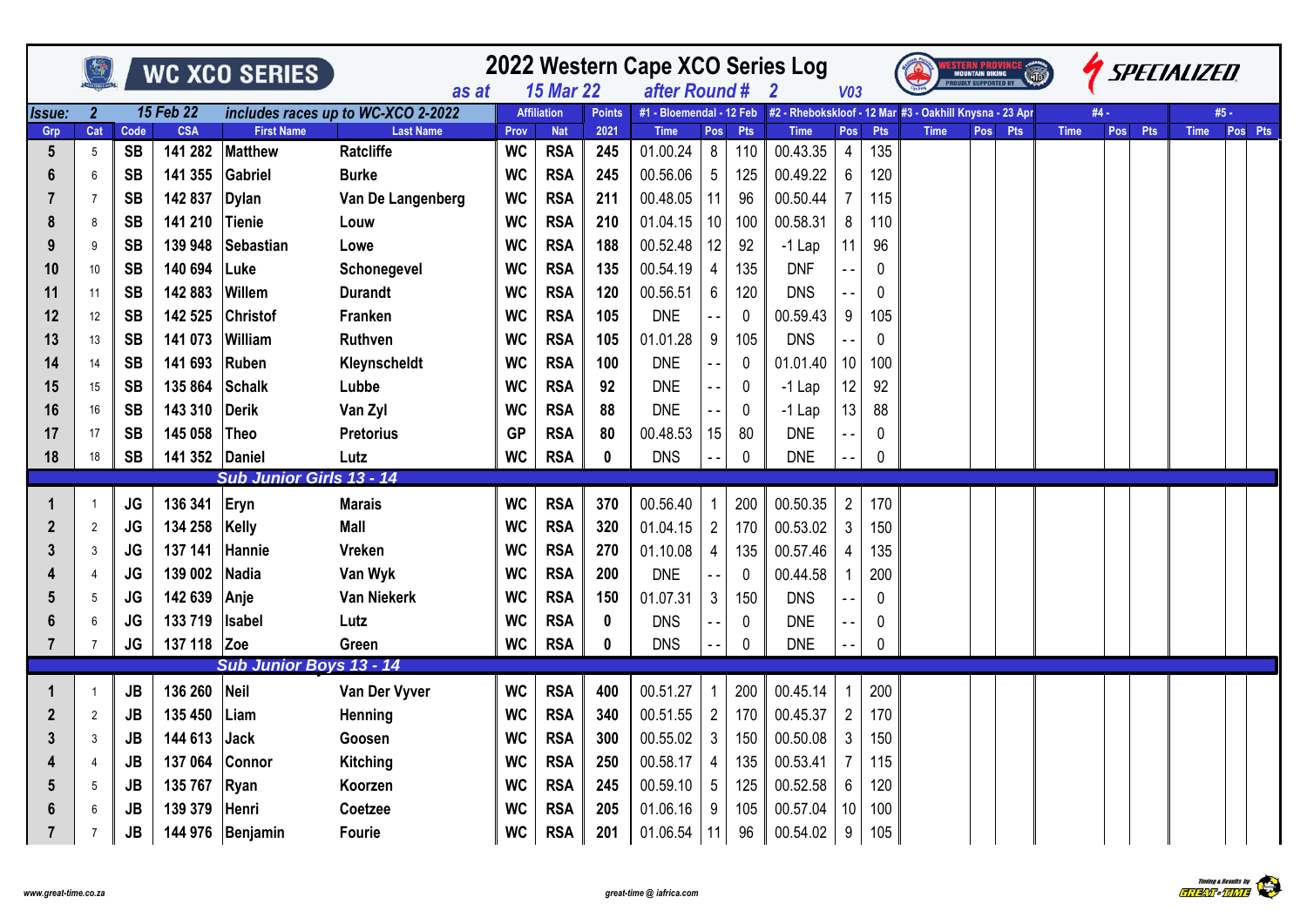|                      |                |           |                  | <b>WC XCO SERIES</b> |                                             |           | 2022 Western Cape XCO Series Log<br>after Round # |               |                          |                          | V <sub>03</sub> |                                                         |                | <b>MOUNTAIN BIKING</b> | <b>PROUDLY SUPPORTED BY</b> |     |            |             |      | <b><i>ISPECIALIZED</i></b> |     |             |         |
|----------------------|----------------|-----------|------------------|----------------------|---------------------------------------------|-----------|---------------------------------------------------|---------------|--------------------------|--------------------------|-----------------|---------------------------------------------------------|----------------|------------------------|-----------------------------|-----|------------|-------------|------|----------------------------|-----|-------------|---------|
| <i><b>Issue:</b></i> | $\overline{2}$ |           | <b>15 Feb 22</b> |                      | as at<br>includes races up to WC-XCO 2-2022 |           | <b>15 Mar 22</b><br><b>Affiliation</b>            | <b>Points</b> | #1 - Bloemendal - 12 Feb |                          |                 | #2 - Rhebokskloof - 12 Mar #3 - Oakhill Knysna - 23 Apr |                |                        |                             |     |            |             | #4 - |                            |     |             | #5 -    |
| Grp                  | Cat            | Code      | <b>CSA</b>       | <b>First Name</b>    | <b>Last Name</b>                            | Prov      | <b>Nat</b>                                        | 2021          | <b>Time</b>              | Pos                      | <b>Pts</b>      | <b>Time</b>                                             | <b>Pos</b>     | <b>Pts</b>             | <b>Time</b>                 | Pos | <b>Pts</b> | <b>Time</b> |      | Pos                        | Pts | <b>Time</b> | Pos Pts |
| 8                    | 8              | JB        | 132 367          | Andre                | Kirschstein                                 | <b>WC</b> | <b>RSA</b>                                        | 192           | 01.06.23                 | 10 <sup>1</sup>          | 100             | 00.58.02                                                | 12             | 92                     |                             |     |            |             |      |                            |     |             |         |
| 9                    | 9              | <b>JB</b> | 144 574          | Jaco                 | De Wet                                      | <b>WC</b> | <b>RSA</b>                                        | 190           | 01.02.26                 | 8                        | 110             | 01.00.06                                                | 15             | 80                     |                             |     |            |             |      |                            |     |             |         |
| 10                   | 10             | <b>JB</b> | 139 369          | Reece                | <b>Meyer</b>                                | <b>WC</b> | <b>RSA</b>                                        | 180           | 01.07.46                 | 12                       | 92              | 00.58.37                                                | 13             | 88                     |                             |     |            |             |      |                            |     |             |         |
| 11                   | 11             | <b>JB</b> | 144 958          | Daniel               | <b>Bristow</b>                              | <b>WC</b> | <b>RSA</b>                                        | 160           | 01.10.11                 | 14                       | 84              | 01.02.46                                                | 16             | 76                     |                             |     |            |             |      |                            |     |             |         |
| 12                   | 12             | <b>JB</b> | 145 525          | Stephan              | Claassen                                    | <b>WC</b> | <b>RSA</b>                                        | 160           | 01.13.04                 | 13                       | 88              | 01.05.09                                                | 17             | 72                     |                             |     |            |             |      |                            |     |             |         |
| 13                   | 13             | <b>JB</b> | 143 649          | <b>Nick</b>          | Van Zyl                                     | WC        | <b>RSA</b>                                        | 135           | <b>DNF</b>               | $ -$                     | 0               | 00.50.46                                                | 4              | 135                    |                             |     |            |             |      |                            |     |             |         |
| 14                   | 14             | <b>JB</b> | 144 757          | Gregor               | <b>Barnardo</b>                             | <b>WC</b> | <b>RSA</b>                                        | 128           | 01.28.35                 | 18                       | 68              | 01.08.44                                                | 20             | 60                     |                             |     |            |             |      |                            |     |             |         |
| 15                   | 15             | JB        | 132 330          | P G                  | Groenewald                                  | <b>WC</b> | <b>RSA</b>                                        | 125           | <b>DNE</b>               |                          | 0               | 00.52.02                                                | 5              | 125                    |                             |     |            |             |      |                            |     |             |         |
| 16                   | 16             | <b>JB</b> | 144 994          | Joshua               | Ord                                         | <b>WC</b> | <b>RSA</b>                                        | 116           | 01.00.45                 | 24                       | 48              | 01.06.45                                                | 18             | 68                     |                             |     |            |             |      |                            |     |             |         |
| 17                   | 17             | <b>JB</b> | 143 095          | Dean                 | Woolley                                     | <b>WC</b> | <b>RSA</b>                                        | 115           | 01.02.16                 | $\overline{7}$           | 115             | <b>DNF</b>                                              |                | 0                      |                             |     |            |             |      |                            |     |             |         |
| 18                   | 18             | <b>JB</b> | 130 467          | Christiaan           | <b>De Villiers</b>                          | <b>WC</b> | <b>RSA</b>                                        | 110           | <b>DNE</b>               | $\overline{\phantom{a}}$ | 0               | 00.53.45                                                | 8              | 110                    |                             |     |            |             |      |                            |     |             |         |
| 19                   | 19             | <b>JB</b> | 144 868          | Franco               | Hanekom                                     | <b>WC</b> | <b>RSA</b>                                        | 105           | 00.56.58                 | 22                       | 54              | $-1$ Lap                                                | 23             | 51                     |                             |     |            |             |      |                            |     |             |         |
| 20                   | 20             | <b>JB</b> | 145 110          | Andre                | Geldenhuys                                  | <b>WC</b> | <b>RSA</b>                                        | 96            | <b>DNE</b>               |                          | 0               | 00.57.37                                                | 11             | 96                     |                             |     |            |             |      |                            |     |             |         |
| 21                   | 21             | <b>JB</b> | 144 980          | Andre                | <b>Boezaart</b>                             | <b>WC</b> | <b>RSA</b>                                        | 72            | 01.16.12                 | 17                       | 72              | <b>DNE</b>                                              |                | $\Omega$               |                             |     |            |             |      |                            |     |             |         |
| 22                   | 22             | <b>JB</b> | 144 754          | Joshua               | <b>Ellis</b>                                | <b>WC</b> | <b>RSA</b>                                        | 64            | 00.54.40                 | 19                       | 64              | <b>DNE</b>                                              | $ -$           | $\Omega$               |                             |     |            |             |      |                            |     |             |         |
| 23                   | 23             | <b>JB</b> | 144 752          | Frans-Johann         | Smit                                        | <b>WC</b> | <b>RSA</b>                                        | 60            | 00.54.41                 | 20                       | 60              | <b>DNF</b>                                              | $ -$           | $\Omega$               |                             |     |            |             |      |                            |     |             |         |
| 24                   | 24             | <b>JB</b> | 144 970          | Ruan                 | <b>Brits</b>                                | <b>WC</b> | <b>RSA</b>                                        | 0             | <b>DNF</b>               |                          | 0               | <b>DNE</b>                                              | $ -$           | $\Omega$               |                             |     |            |             |      |                            |     |             |         |
| 25                   | 25             | <b>JB</b> | 145 001          | Zade                 | <b>Hefer</b>                                | <b>WC</b> | <b>RSA</b>                                        | 0             | <b>DNF</b>               |                          | 0               | <b>DNE</b>                                              | $-$            | 0                      |                             |     |            |             |      |                            |     |             |         |
| 26                   | 26             | <b>JB</b> | 143 662          | Anré                 | Compion                                     | <b>WC</b> | <b>RSA</b>                                        | 0             | <b>DNS</b>               |                          | 0               | <b>DNE</b>                                              | $\overline{a}$ | $\Omega$               |                             |     |            |             |      |                            |     |             |         |
| 27                   | 27             | <b>JB</b> | 142 888          | Daniel               | <b>Steyn</b>                                | <b>WC</b> | <b>RSA</b>                                        | $\bf{0}$      | <b>DNS</b>               |                          | 0               | <b>DNE</b>                                              | $-$            | 0                      |                             |     |            |             |      |                            |     |             |         |
| 28                   | 28             | JB        | 145 045          | Evan                 | <b>Rossouw</b>                              | <b>WC</b> | <b>RSA</b>                                        | 0             | <b>DNS</b>               | $ -$                     | 0               | <b>DNE</b>                                              | $ -$           | $\Omega$               |                             |     |            |             |      |                            |     |             |         |
| 29                   | 29             | <b>JB</b> | 144 495          | Sven                 | <b>Tjallingii</b>                           | <b>WC</b> | <b>RSA</b>                                        | 0             | <b>DNS</b>               |                          | 0               | <b>DNE</b>                                              | $ -$           | $\Omega$               |                             |     |            |             |      |                            |     |             |         |
| 30                   | 30             | <b>JB</b> | 145 427          | Aldo                 | Kaufmann                                    | <b>WC</b> | <b>RSA</b>                                        | 0             | <b>DNE</b>               |                          | 0               | <b>DNS</b>                                              |                | $\Omega$               |                             |     |            |             |      |                            |     |             |         |
| 31                   | 31             | <b>JB</b> | 141 267          | Christian            | Koegelenberg                                | <b>WC</b> | <b>RSA</b>                                        | 0             | <b>DNE</b>               |                          | 0               | <b>DNS</b>                                              | $ -$           | 0                      |                             |     |            |             |      |                            |     |             |         |
| 32                   | 32             | JB        | 138 624          | Jonathan             | <b>Dunkley</b>                              | <b>WC</b> | <b>RSA</b>                                        | $\bf{0}$      | <b>DNE</b>               |                          | 0               | <b>DNS</b>                                              |                | 0                      |                             |     |            |             |      |                            |     |             |         |
|                      |                |           |                  | Youth Women 15 - 16  |                                             |           |                                                   |               |                          |                          |                 |                                                         |                |                        |                             |     |            |             |      |                            |     |             |         |
| 1                    | $\overline{1}$ | <b>YW</b> | 135 773          | Mienke               | <b>Boshoff</b>                              | <b>WC</b> | <b>RSA</b>                                        | 400           | 01.00.39                 |                          | 200             | 00.55.49                                                |                | 200                    |                             |     |            |             |      |                            |     |             |         |
| $\boldsymbol{2}$     | $\overline{2}$ | <b>YW</b> | 135 734          | <b>Jana</b>          | <b>Visser</b>                               | <b>WC</b> | <b>RSA</b>                                        | 340           | 01.04.20                 | $\overline{2}$           | 170             | 00.59.50                                                | $\overline{2}$ | 170                    |                             |     |            |             |      |                            |     |             |         |
| 3                    | 3              | <b>YW</b> | 138 483          | Nikalau              | <b>Volsteedt</b>                            | <b>WC</b> | <b>RSA</b>                                        | 275           | 01.15.54                 | 5                        | 125             | 01.01.17                                                | 3              | 150                    |                             |     |            |             |      |                            |     |             |         |
| 4                    | 4              | YW        | 142 844          | Linel                | <b>Kruger</b>                               | <b>WC</b> | <b>RSA</b>                                        | 150           | 01.06.25                 | 3                        | 150             | <b>DNS</b>                                              |                | 0                      |                             |     |            |             |      |                            |     |             |         |

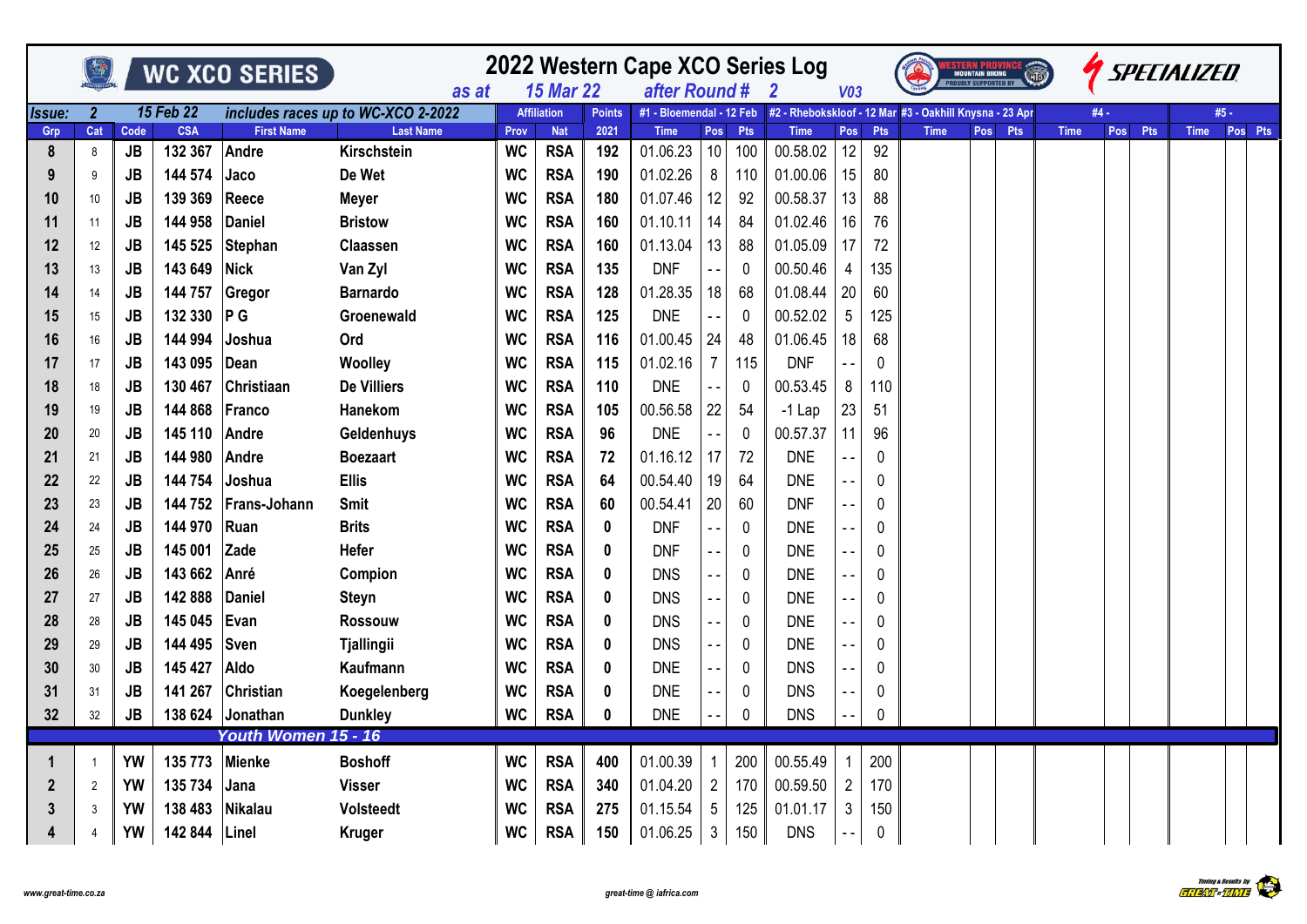|        |                 |           |                  | WC XCO SERIES            | as at                              | <b>15 Mar 22</b> | 2022 Western Cape XCO Series Log<br>after Round # |               |                          | $\mathbf{2}$    | V <sub>03</sub> |                                                         |                 | <b>MOUNTAIN BIKING</b><br><b>PROUDLY SUPPORTED BY</b> |             |     |            |             | <b><i>SPECIALIZED</i></b> |     |             |         |
|--------|-----------------|-----------|------------------|--------------------------|------------------------------------|------------------|---------------------------------------------------|---------------|--------------------------|-----------------|-----------------|---------------------------------------------------------|-----------------|-------------------------------------------------------|-------------|-----|------------|-------------|---------------------------|-----|-------------|---------|
| Issue: | $\overline{2}$  |           | <b>15 Feb 22</b> |                          | includes races up to WC-XCO 2-2022 |                  | <b>Affiliation</b>                                | <b>Points</b> | #1 - Bloemendal - 12 Feb |                 |                 | #2 - Rhebokskloof - 12 Mar #3 - Oakhill Knysna - 23 Apr |                 |                                                       |             |     |            |             | #4 -                      |     |             | #5 -    |
| Grp    | Cat             | Code      | <b>CSA</b>       | <b>First Name</b>        | <b>Last Name</b>                   | Prov             | <b>Nat</b>                                        | 2021          | <b>Time</b>              | Pos             | <b>Pts</b>      | <b>Time</b>                                             | Pos             | Pts                                                   | <b>Time</b> | Pos | <b>Pts</b> | <b>Time</b> | <b>Pos</b>                | Pts | <b>Time</b> | Pos Pts |
| 5      | 5               | YW        | 137 779          | Elke                     | Koch                               | <b>WC</b>        | <b>RSA</b>                                        | 135           | <b>DNE</b>               | $\sim$ $\sim$   | 0               | 01.05.15                                                | $\overline{4}$  | 135                                                   |             |     |            |             |                           |     |             |         |
| 6      | 6               | <b>YW</b> | 131 016          | <b>Chloe</b>             | <b>Chesterton</b>                  | <b>WC</b>        | <b>RSA</b>                                        | 135           | 01.10.17                 | 4               | 135             | <b>DNE</b>                                              |                 | $\pmb{0}$                                             |             |     |            |             |                           |     |             |         |
| 7      | $\overline{7}$  | <b>YW</b> | 141 478          | Mianette                 | <b>Theron</b>                      | WC               | <b>RSA</b>                                        | 0             | <b>DNS</b>               |                 | 0               | <b>DNF</b>                                              |                 | $\pmb{0}$                                             |             |     |            |             |                           |     |             |         |
| 8      | 8               | <b>YW</b> | 138 663          | Angeliq                  | Coetzer                            | <b>WC</b>        | <b>RSA</b>                                        | 0             | <b>DNE</b>               |                 | 0               | <b>DNS</b>                                              |                 | 0                                                     |             |     |            |             |                           |     |             |         |
| 9      | 9               | <b>YW</b> | 145 422          | Elmarie                  | <b>Smit</b>                        | <b>WC</b>        | <b>RSA</b>                                        | 0             | <b>DNE</b>               |                 | $\mathbf 0$     | <b>DNF</b>                                              |                 | $\mathbf 0$                                           |             |     |            |             |                           |     |             |         |
|        |                 |           |                  | <b>Youth Men 15 - 16</b> |                                    |                  |                                                   |               |                          |                 |                 |                                                         |                 |                                                       |             |     |            |             |                           |     |             |         |
| 1      | $\overline{1}$  | <b>YM</b> | 135 917          | Samuel                   | <b>Cleary</b>                      | <b>WC</b>        | <b>RSA</b>                                        | 340           | 01.08.02                 | $\overline{2}$  | 170             | 00.58.59                                                | $\overline{2}$  | 170                                                   |             |     |            |             |                           |     |             |         |
| 2      | $\overline{2}$  | YM        | 136 863          | Tiaan                    | <b>Manefeldt</b>                   | <b>WC</b>        | <b>RSA</b>                                        | 315           | 01.08.00                 |                 | 200             | 01.05.35                                                |                 | 115                                                   |             |     |            |             |                           |     |             |         |
| 3      | 3               | YM        | 136 881          | <b>Thomas</b>            | <b>Dunkley</b>                     | <b>WC</b>        | <b>RSA</b>                                        | 300           | 01.14.24                 | 10              | 100             | 00.58.37                                                |                 | 200                                                   |             |     |            |             |                           |     |             |         |
| 4      | $\overline{4}$  | <b>YM</b> | 128 193          | ∣Luca                    | <b>Zietsman</b>                    | KZ               | <b>RSA</b>                                        | 300           | 01.09.03                 | $\mathbf{3}$    | 150             | 00.59.58                                                | 3               | 150                                                   |             |     |            |             |                           |     |             |         |
| 5      | $5\phantom{.0}$ | <b>YM</b> | 141 858          | Juan                     | Van Zyl                            | <b>WC</b>        | <b>RSA</b>                                        | 260           | 01.11.47                 | $5\overline{)}$ | 125             | 01.01.54                                                |                 | 135                                                   |             |     |            |             |                           |     |             |         |
| 6      | $\,6\,$         | YM        | 142 889          | Van Zyl                  | <b>Steyn</b>                       | <b>WC</b>        | <b>RSA</b>                                        | 240           | 01.12.46                 | $\overline{7}$  | 115             | 01.02.26                                                | $5\phantom{.0}$ | 125                                                   |             |     |            |             |                           |     |             |         |
|        | $\overline{7}$  | <b>YM</b> | 131 984          | Jeandre                  | <b>Ungerer</b>                     | <b>WC</b>        | <b>RSA</b>                                        | 223           | 01.11.22                 | 4               | 135             | 01.11.36                                                | 13              | 88                                                    |             |     |            |             |                           |     |             |         |
| 8      | 8               | <b>YM</b> | 142 541          | Zander                   | Compion                            | <b>WC</b>        | <b>RSA</b>                                        | 220           | 01.13.39                 | 8               | 110             | 01.05.53                                                | 8               | 110                                                   |             |     |            |             |                           |     |             |         |
| 9      | 9               | YM        | 126 231          | Robert                   | Nieuwenhuizen                      | <b>WC</b>        | <b>RSA</b>                                        | 216           | 01.16.27                 | 11              | 96              | 01.03.55                                                | 6               | 120                                                   |             |     |            |             |                           |     |             |         |
| 10     | 10              | YM        | 133 751          | Rupert                   | <b>Taljaard</b>                    | <b>WC</b>        | <b>RSA</b>                                        | 210           | 01.14.09                 | 9               | 105             | 01.06.27                                                | 9               | 105                                                   |             |     |            |             |                           |     |             |         |
| 11     | 11              | <b>YM</b> | 138 361          | Francois                 | Coetzee                            | <b>WC</b>        | <b>RSA</b>                                        | 188           | 01.17.22                 | 12              | 92              | 01.10.04                                                | 11              | 96                                                    |             |     |            |             |                           |     |             |         |
| 12     | 12              | YM        | 135 668          | Ruan                     | Portwig                            | WC               | <b>RSA</b>                                        | 156           | 01.20.49                 | 14              | 84              | 01.14.24                                                | 17              | 72                                                    |             |     |            |             |                           |     |             |         |
| 13     | 13              | YM        | 143 598          | Liam                     | <b>Rorich</b>                      | <b>WC</b>        | <b>RSA</b>                                        | 139           | 01.19.04                 | 13              | 88              | $-1$ Lap                                                | 23              | 51                                                    |             |     |            |             |                           |     |             |         |
| 14     | 14              | <b>YM</b> | 141 165          | Daniel                   | Du Plessis                         | <b>WC</b>        | <b>RSA</b>                                        | 128           | 01.31.20                 | 20              | 60              | 01.14.53                                                | 18              | 68                                                    |             |     |            |             |                           |     |             |         |
| 15     | 15              | <b>YM</b> | 138 554          | <b>Tristan</b>           | <b>Swart</b>                       | <b>WC</b>        | <b>RSA</b>                                        | 120           | 01.12.22                 | 6               | 120             | <b>DNF</b>                                              |                 | 0                                                     |             |     |            |             |                           |     |             |         |
| 16     | 16              | YM        | 144 651          | Adriaan                  | De Waard                           | <b>WC</b>        | <b>RSA</b>                                        | 117           | 01.09.48                 | 21              | 57              | 01.19.24                                                | 20              | 60                                                    |             |     |            |             |                           |     |             |         |
| 17     | 17              | <b>YM</b> | 135 037          | Jaco                     | Van Zyl                            | <b>WC</b>        | <b>RSA</b>                                        | 100           | <b>DNE</b>               |                 | 0               | 01.07.24                                                | 10              | 100                                                   |             |     |            |             |                           |     |             |         |
| 18     | 18              | <b>YM</b> | 145 026          | Abru                     | Van Zyl                            | <b>WC</b>        | <b>RSA</b>                                        | 96            | 01.10.09                 | 24              | 48              | $-1$ Lap                                                | 24              | 48                                                    |             |     |            |             |                           |     |             |         |
| 19     | 19              | <b>YM</b> | 83 206           | <b>Jacobus</b>           | Jordaan                            | <b>WC</b>        | <b>RSA</b>                                        | 92            | <b>DNE</b>               |                 | 0               | 01.11.13                                                | 12              | 92                                                    |             |     |            |             |                           |     |             |         |
| 20     | 20              | YM        | 142 784          | Reek                     | Roos                               | WC               | <b>RSA</b>                                        | 84            | <b>DNS</b>               | $ -$            | 0               | 01.11.58                                                | 14              | 84                                                    |             |     |            |             |                           |     |             |         |
| 21     | 21              | <b>YM</b> | 142 823          | Luke                     | Kershaw                            | <b>WC</b>        | <b>RSA</b>                                        | 80            | 01.22.15                 | 15              | 80              | <b>DNE</b>                                              |                 | $\mathbf 0$                                           |             |     |            |             |                           |     |             |         |
| 22     | 22              | <b>YM</b> | 142 876          | Yaron                    | <b>Hattingh</b>                    | <b>WC</b>        | <b>RSA</b>                                        | 76            | <b>DNE</b>               |                 | $\mathbf{0}$    | 01.14.09                                                | 16              | 76                                                    |             |     |            |             |                           |     |             |         |
| 23     | 23              | YM        | 142 796          | Aiden                    | <b>Colley</b>                      | <b>WC</b>        | <b>RSA</b>                                        | 68            | 01.24.43                 | 18              | 68              | <b>DNE</b>                                              |                 | $\mathbf 0$                                           |             |     |            |             |                           |     |             |         |
| 24     | 24              | YM        | 141 288          | Christian                | <b>Mocke</b>                       | <b>WC</b>        | <b>RSA</b>                                        | 64            | <b>DNS</b>               |                 | 0               | 01.16.12                                                | 19              | 64                                                    |             |     |            |             |                           |     |             |         |

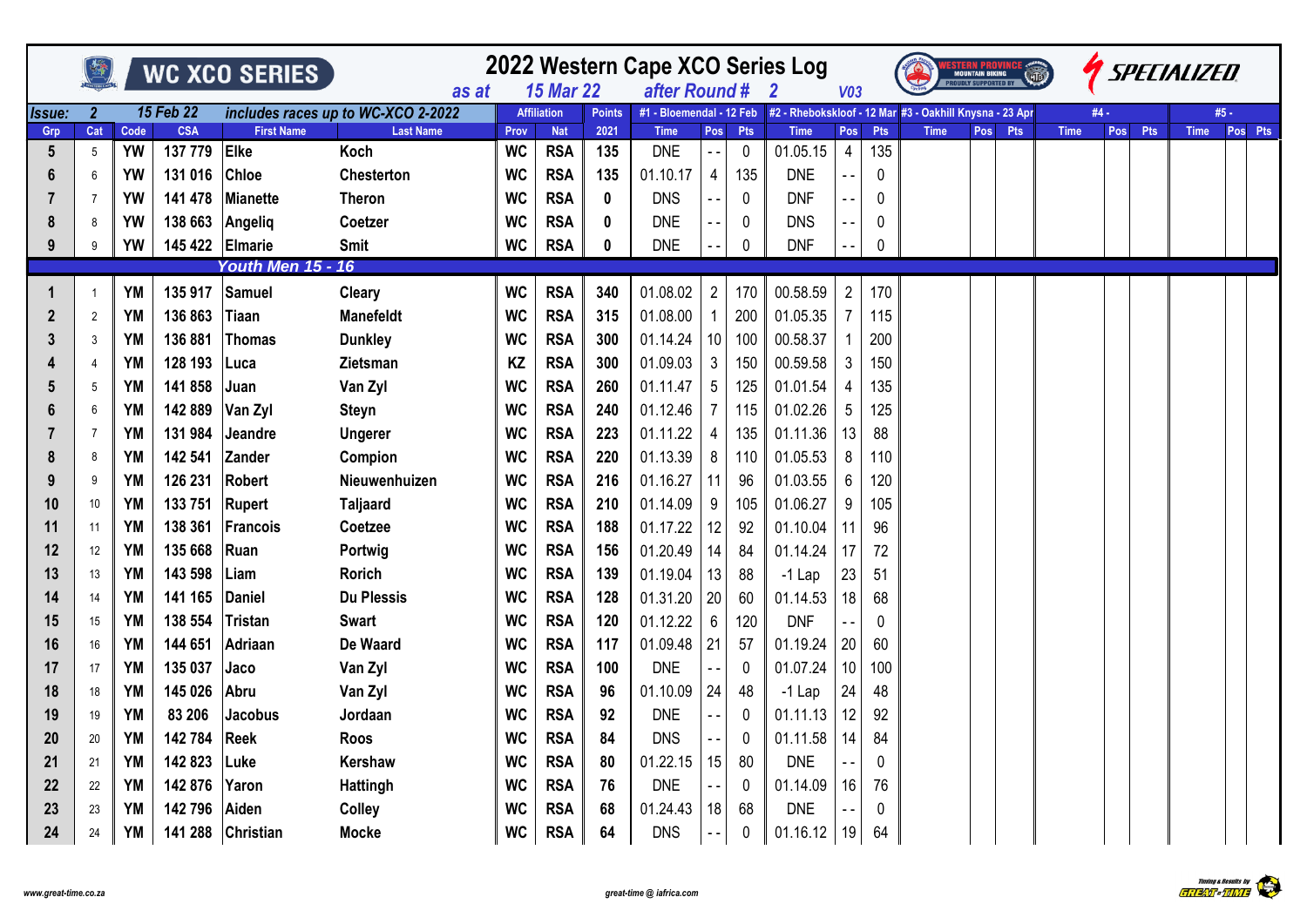|          |                |                   |                       |                                 |                                  | 2022 Western Cape XCO Series Log<br>WC XCO SERIES<br>MOUNTAIN BIKING<br>ROUDLY SUPPORTED BY<br>after Round #<br><b>15 Mar 22</b><br>V <sub>03</sub><br>$\overline{\mathbf{2}}$<br>as at<br>15 Feb 22<br>includes races up to WC-XCO 2-2022<br>#2 - Rhebokskloof - 12 Mar #3 - Oakhill Knysna - 23 Apr<br>Issue:<br>$\overline{2}$<br><b>Affiliation</b><br>#1 - Bloemendal - 12 Feb<br><b>Points</b> |                          |             |                         |                  |           |                           |                                   |                   |             |     |     |             |      |     | SPECIALIZED |         |
|----------|----------------|-------------------|-----------------------|---------------------------------|----------------------------------|------------------------------------------------------------------------------------------------------------------------------------------------------------------------------------------------------------------------------------------------------------------------------------------------------------------------------------------------------------------------------------------------------|--------------------------|-------------|-------------------------|------------------|-----------|---------------------------|-----------------------------------|-------------------|-------------|-----|-----|-------------|------|-----|-------------|---------|
|          |                |                   |                       |                                 |                                  |                                                                                                                                                                                                                                                                                                                                                                                                      |                          |             |                         |                  |           |                           |                                   |                   |             |     |     |             |      |     |             |         |
|          |                |                   |                       |                                 |                                  |                                                                                                                                                                                                                                                                                                                                                                                                      |                          |             |                         |                  |           |                           |                                   |                   |             |     |     |             | #4 - |     |             | #5 -    |
| Grp      | Cat            | Code<br><b>YM</b> | <b>CSA</b><br>141 290 | <b>First Name</b><br>Christiaan | <b>Last Name</b><br><b>Davel</b> | Prov<br><b>WC</b>                                                                                                                                                                                                                                                                                                                                                                                    | <b>Nat</b>               | 2021<br>64  | <b>Time</b><br>01.27.32 | <b>Pos</b><br>19 | Pts<br>64 | <b>Time</b><br><b>DNE</b> | Pos<br>$\mathbb{Z}^{\frac{1}{2}}$ | Pts               | <b>Time</b> | Pos | Pts | <b>Time</b> | Pos  | Pts | <b>Time</b> | Pos Pts |
| 25       | 25             |                   |                       |                                 |                                  |                                                                                                                                                                                                                                                                                                                                                                                                      | <b>RSA</b>               |             |                         |                  |           |                           |                                   | $\mathbf 0$       |             |     |     |             |      |     |             |         |
| 26       | 26             | YM                | 143 774               | Onesimo                         | Ndzonyana                        | <b>GP</b>                                                                                                                                                                                                                                                                                                                                                                                            | <b>RSA</b>               | 57          | <b>DNE</b>              |                  | 0         | 01.20.27                  | 21                                | 57                |             |     |     |             |      |     |             |         |
| 27       | 27             | YM<br><b>YM</b>   | 141 525<br>142 595    | Alexander<br>Jean               | Jonker<br><b>Breytenbach</b>     | <b>WC</b><br><b>WC</b>                                                                                                                                                                                                                                                                                                                                                                               | <b>RSA</b><br><b>RSA</b> | 51<br>45    | 01.10.02<br><b>DNE</b>  | 23               | 51        | <b>DNE</b><br>$-1$ Lap    |                                   | $\mathbf 0$<br>45 |             |     |     |             |      |     |             |         |
| 28       | 28<br>29       | <b>YM</b>         | 131 777               |                                 | Wiese                            | <b>WC</b>                                                                                                                                                                                                                                                                                                                                                                                            | <b>RSA</b>               | 42          | <b>DNF</b>              |                  | 0<br>0    |                           | 25<br>26                          | 42                |             |     |     |             |      |     |             |         |
| 29<br>30 | 30             | <b>YM</b>         | 129 309               | lLuca<br>Matthew                | Hudson                           | <b>WC</b>                                                                                                                                                                                                                                                                                                                                                                                            | <b>RSA</b>               | 39          | <b>DNF</b>              | $ -$             |           | $-1$ Lap                  | 27                                | 39                |             |     |     |             |      |     |             |         |
|          |                | <b>YM</b>         | 127 635               | Marius                          | <b>Nel</b>                       | <b>WC</b>                                                                                                                                                                                                                                                                                                                                                                                            | <b>RSA</b>               | 33          | <b>DNE</b>              |                  | 0<br>0    | $-1$ Lap<br>$-1$ Lap      | 29                                | 33                |             |     |     |             |      |     |             |         |
| 31<br>32 | 31<br>32       | <b>YM</b>         | 144 998               | Kerneels                        | Labuschagne                      | <b>WC</b>                                                                                                                                                                                                                                                                                                                                                                                            | <b>RSA</b>               | 22          | <b>DNE</b>              |                  | 0         | $-1$ Lap                  | 34                                | 22                |             |     |     |             |      |     |             |         |
| 33       | 33             | <b>YM</b>         | 142 761               | <b>Marius</b>                   | <b>Burger</b>                    | <b>WC</b>                                                                                                                                                                                                                                                                                                                                                                                            | <b>RSA</b>               | 18          | <b>DNS</b>              |                  | 0         | $-1$ Lap                  | 36                                | 18                |             |     |     |             |      |     |             |         |
| 34       | 34             | YM                | 132 842               | Morgan                          | Jones                            | <b>WC</b>                                                                                                                                                                                                                                                                                                                                                                                            | <b>RSA</b>               | 0           | <b>DNF</b>              |                  | 0         | <b>DNE</b>                |                                   | 0                 |             |     |     |             |      |     |             |         |
| 35       | 35             | <b>YM</b>         | 142 509               | Ruan                            | <b>Nel</b>                       | <b>NC</b>                                                                                                                                                                                                                                                                                                                                                                                            | <b>RSA</b>               | $\mathbf 0$ | <b>DNF</b>              | $\sim$ $\sim$    | 0         | <b>DNE</b>                | $\overline{a}$                    | 0                 |             |     |     |             |      |     |             |         |
| 36       | 36             | YM                | 142 523               | <b>Altus</b>                    | <b>Scholtz</b>                   | <b>WC</b>                                                                                                                                                                                                                                                                                                                                                                                            | <b>RSA</b>               | 0           | <b>DNS</b>              |                  | 0         | <b>DNE</b>                | $\overline{a}$                    | 0                 |             |     |     |             |      |     |             |         |
| 37       | 37             | YM                | 141 316               | <b>Daniel</b>                   | Franken                          | <b>WC</b>                                                                                                                                                                                                                                                                                                                                                                                            | <b>RSA</b>               | 0           | <b>DNS</b>              |                  | 0         | <b>DNE</b>                |                                   | 0                 |             |     |     |             |      |     |             |         |
| 38       | 38             | YM                | 142 680               | Louis                           | <b>Botha</b>                     | <b>WC</b>                                                                                                                                                                                                                                                                                                                                                                                            | <b>RSA</b>               | 0           | <b>DNS</b>              |                  | 0         | <b>DNE</b>                |                                   | 0                 |             |     |     |             |      |     |             |         |
| 39       | 39             | <b>YM</b>         | 145 226               | Heinrich                        | Vreken                           | <b>WC</b>                                                                                                                                                                                                                                                                                                                                                                                            | <b>RSA</b>               | $\mathbf 0$ | <b>DNE</b>              |                  | 0         | <b>DNS</b>                |                                   | 0                 |             |     |     |             |      |     |             |         |
| 40       | 40             | <b>YM</b>         | 144 795               | <b>Marais</b>                   | <b>Neethling</b>                 | <b>WC</b>                                                                                                                                                                                                                                                                                                                                                                                            | <b>RSA</b>               | 0           | <b>DNE</b>              |                  | 0         | <b>DNS</b>                | $ -$                              | 0                 |             |     |     |             |      |     |             |         |
| 41       | 41             | YM                | 137 362 Ruben         |                                 | <b>Smith</b>                     | <b>WC</b>                                                                                                                                                                                                                                                                                                                                                                                            | <b>RSA</b>               | 0           | <b>DNE</b>              |                  | 0         | <b>DNS</b>                |                                   | 0                 |             |     |     |             |      |     |             |         |
|          |                |                   |                       | Junior Women 17 - 18            |                                  |                                                                                                                                                                                                                                                                                                                                                                                                      |                          |             |                         |                  |           |                           |                                   |                   |             |     |     |             |      |     |             |         |
|          | 1              | <b>JW</b>         | 108 011               | Anna                            | <b>Marx</b>                      | <b>WC</b>                                                                                                                                                                                                                                                                                                                                                                                            | <b>RSA</b>               | 400         | 01.23.14                | 1                | 200       | 01.15.25                  | 1                                 | 200               |             |     |     |             |      |     |             |         |
| 2        | $\overline{2}$ | <b>JW</b>         | 135 356               | Anya                            | <b>Du Plessis</b>                | <b>WC</b>                                                                                                                                                                                                                                                                                                                                                                                            | <b>RSA</b>               | 320         | 01.33.41                | 3 <sup>1</sup>   | 150       | 01.16.59                  | $\overline{2}$                    | 170               |             |     |     |             |      |     |             |         |
| 3        | 3              | <b>JW</b>         | 119 836               | Kayleigh                        | <b>Scholtz</b>                   | <b>WC</b>                                                                                                                                                                                                                                                                                                                                                                                            | <b>RSA</b>               | 320         | 01.25.56                | $\overline{c}$   | 170       | 01.17.31                  | 3                                 | 150               |             |     |     |             |      |     |             |         |
|          | 4              | <b>JW</b>         | 134 559               | <b>Christelle</b>               | Joubert                          | <b>WC</b>                                                                                                                                                                                                                                                                                                                                                                                            | <b>RSA</b>               | 135         | 01.47.44                | 4                | 135       | <b>DNF</b>                |                                   | 0                 |             |     |     |             |      |     |             |         |
| 5        | 5              | <b>JW</b>         | 142 874               | Lineke                          | Groenewald                       | <b>WC</b>                                                                                                                                                                                                                                                                                                                                                                                            | <b>RSA</b>               | $\mathbf 0$ | <b>DNS</b>              |                  | 0         | <b>DNE</b>                |                                   | 0                 |             |     |     |             |      |     |             |         |
|          | 6              | JW                | 143 769               | Amila                           | Mntuyedwa                        | <b>GP</b>                                                                                                                                                                                                                                                                                                                                                                                            | <b>RSA</b>               | 0           | <b>DNE</b>              |                  | 0         | <b>DNS</b>                |                                   | 0                 |             |     |     |             |      |     |             |         |
|          | $\overline{7}$ | JW                | 138 616               | Lianke                          | Fourie                           | <b>LP</b>                                                                                                                                                                                                                                                                                                                                                                                            | <b>RSA</b>               | 0           | <b>DNE</b>              |                  | 0         | <b>DNS</b>                |                                   | 0                 |             |     |     |             |      |     |             |         |
| 8        | 8              | JW                | 121 205 Milani        |                                 | Dingani                          | <b>GP</b>                                                                                                                                                                                                                                                                                                                                                                                            | <b>RSA</b>               | 0           | <b>DNE</b>              |                  | 0         | <b>DNS</b>                |                                   | $\mathbf 0$       |             |     |     |             |      |     |             |         |
|          |                |                   |                       | Junior Men 17 - 18              |                                  |                                                                                                                                                                                                                                                                                                                                                                                                      |                          |             |                         |                  |           |                           |                                   |                   |             |     |     |             |      |     |             |         |
|          | -1             | JM                | 138 625               | Lood                            | Goosen                           | <b>WC</b>                                                                                                                                                                                                                                                                                                                                                                                            | <b>RSA</b>               | 320         | 01.21.54                | 3 <sup>1</sup>   | 150       | 01.14.56                  | $\overline{2}$                    | 170               |             |     |     |             |      |     |             |         |
| 2        | $\overline{2}$ | <b>JM</b>         | 142 007               | Jean-Pierre                     | <b>Du Plessis</b>                | <b>WC</b>                                                                                                                                                                                                                                                                                                                                                                                            | <b>RSA</b>               | 265         | 01.26.20                | $\overline{7}$   | 115       | 01.16.42                  | 3                                 | 150               |             |     |     |             |      |     |             |         |
| 3        | 3              | <b>JM</b>         | 110 365               | Hendre                          | <b>De Villiers</b>               | <b>WC</b>                                                                                                                                                                                                                                                                                                                                                                                            | <b>RSA</b>               | 260         | 01.23.53                | 4                |           | 135 01.17.06              | $5\overline{)}$                   | 125               |             |     |     |             |      |     |             |         |

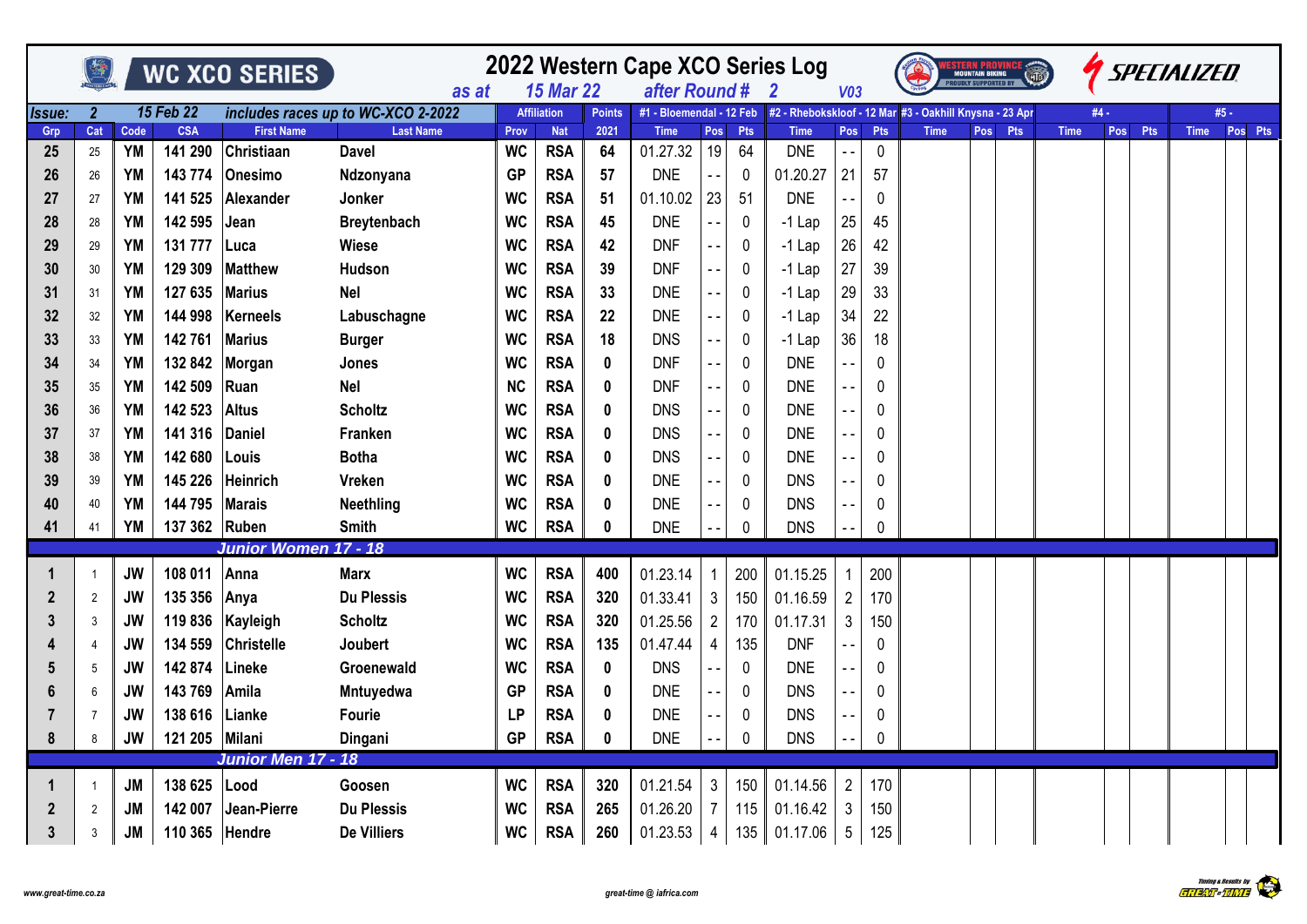|             |                |           |                  | <b>WC XCO SERIES</b> | as at                              | 2022 Western Cape XCO Series Log<br>after Round # |                                        |               |                          | V <sub>03</sub> |            |                                                         | <b>MOUNTAIN BIKING</b><br><b>PROUDLY SUPPORTED BY</b> |          | $\sqrt{10}$ |     |     |             | <b><i>ISPECIALIZED</i></b> |     |     |             |         |
|-------------|----------------|-----------|------------------|----------------------|------------------------------------|---------------------------------------------------|----------------------------------------|---------------|--------------------------|-----------------|------------|---------------------------------------------------------|-------------------------------------------------------|----------|-------------|-----|-----|-------------|----------------------------|-----|-----|-------------|---------|
| Issue:      | $\mathbf{2}$   |           | <b>15 Feb 22</b> |                      | includes races up to WC-XCO 2-2022 |                                                   | <b>15 Mar 22</b><br><b>Affiliation</b> | <b>Points</b> | #1 - Bloemendal - 12 Feb |                 |            | #2 - Rhebokskloof - 12 Mar #3 - Oakhill Knysna - 23 Apr |                                                       |          |             |     |     |             | #4 -                       |     |     | #5 -        |         |
| Grp         | Cat            | Code      | <b>CSA</b>       | <b>First Name</b>    | <b>Last Name</b>                   | Prov                                              | <b>Nat</b>                             | 2021          | <b>Time</b>              | Pos             | <b>Pts</b> | <b>Time</b>                                             | Pos                                                   | Pts      | <b>Time</b> | Pos | Pts | <b>Time</b> |                            | Pos | Pts | <b>Time</b> | Pos Pts |
| 4           | $\overline{4}$ | <b>JM</b> | 110 442          | Ryan                 | Veer                               | <b>WC</b>                                         | <b>RSA</b>                             | 240           | 01.25.07                 | $6^{\circ}$     | 120        | 01.18.26                                                | $6\overline{6}$                                       | 120      |             |     |     |             |                            |     |     |             |         |
| 5           | 5              | <b>JM</b> | 141 800          | <b>Divan</b>         | <b>Terblanche</b>                  | <b>WC</b>                                         | <b>RSA</b>                             | 225           | 01.28.57                 | 8               | 110        | 01.19.44                                                | 7                                                     | 115      |             |     |     |             |                            |     |     |             |         |
| 6           | 6              | <b>JM</b> | 141 828          | Greg                 | Lawson                             | <b>WC</b>                                         | <b>RSA</b>                             | 205           | 01.33.21                 | 10 <sup>1</sup> | 100        | 01.20.28                                                | 9                                                     | 105      |             |     |     |             |                            |     |     |             |         |
|             | $\overline{7}$ | JM        | 107 662          | <b>Alec</b>          | Coleské                            | <b>WC</b>                                         | <b>RSA</b>                             | 200           | <b>DNE</b>               |                 | 0          | 01.12.19                                                |                                                       | 200      |             |     |     |             |                            |     |     |             |         |
| 8           | 8              | JM        | 135 794          | Cronje               | <b>Beukes</b>                      | <b>WC</b>                                         | <b>RSA</b>                             | 200           | 01.16.49                 | -1              | 200        | <b>DNE</b>                                              |                                                       | 0        |             |     |     |             |                            |     |     |             |         |
| 9           | 9              | JM        | 140 788          | Willem               | <b>Botha</b>                       | <b>WC</b>                                         | <b>RSA</b>                             | 194           | 01.35.20                 | 14              | 84         | 01.19.57                                                | 8                                                     | 110      |             |     |     |             |                            |     |     |             |         |
| 10          | 10             | <b>JM</b> | 136 905          | Tiaan                | Steenkamp                          | <b>WC</b>                                         | <b>RSA</b>                             | 180           | 01.35.17                 | 13              | 88         | 01.27.13                                                | 12                                                    | 92       |             |     |     |             |                            |     |     |             |         |
| 11          | 11             | <b>JM</b> | 132 880          | Vincent              | <b>Buter</b>                       | <b>WC</b>                                         | <b>RSA</b>                             | 170           | 01.21.31                 | $\overline{2}$  | 170        | <b>DNE</b>                                              |                                                       | 0        |             |     |     |             |                            |     |     |             |         |
| 12          | 12             | JM        | 141 109          | M J                  | Visagie                            | <b>WC</b>                                         | <b>RSA</b>                             | 164           | 01.17.23                 | 16              | 76         | 01.29.03                                                | 13                                                    | 88       |             |     |     |             |                            |     |     |             |         |
| 13          | 13             | <b>JM</b> | 138 605          | Jaco                 | <b>Jacobs</b>                      | <b>WC</b>                                         | <b>RSA</b>                             | 157           | 01.20.58                 | 21              | 57         | 01.20.36                                                | 10                                                    | 100      |             |     |     |             |                            |     |     |             |         |
| 14          | 14             | JM        | 142 465          | <b>Streicher</b>     | <b>Swart</b>                       | <b>WC</b>                                         | <b>RSA</b>                             | 135           | <b>DNF</b>               | $-$             | 0          | 01.16.50                                                | 4                                                     | 135      |             |     |     |             |                            |     |     |             |         |
| 15          | 15             | JM        | 143 631          | Juan                 | <b>Rossouw</b>                     | <b>WC</b>                                         | <b>RSA</b>                             | 130           | 01.21.42                 | 22              | 54         | $-1$ Lap                                                | 16                                                    | 76       |             |     |     |             |                            |     |     |             |         |
| 16          | 16             | <b>JM</b> | 142 852          | Jaydan               | <b>Durandt</b>                     | <b>WC</b>                                         | <b>RSA</b>                             | 125           | 01.24.08                 | 5               | 125        | <b>DNF</b>                                              |                                                       | $\Omega$ |             |     |     |             |                            |     |     |             |         |
| 17          | 17             | JM        | 142 882          | Awie                 | <b>Smit</b>                        | <b>WC</b>                                         | <b>RSA</b>                             | 106           | 01.40.09                 | 26              | 42         | $-1$ Lap                                                | 19                                                    | 64       |             |     |     |             |                            |     |     |             |         |
| 18          | 18             | <b>JM</b> | 140 790          | Jean-Marc            | De Beer                            | <b>WC</b>                                         | <b>RSA</b>                             | 105           | 01.31.53                 | 9               | 105        | <b>DNE</b>                                              |                                                       | 0        |             |     |     |             |                            |     |     |             |         |
| 19          | 19             | JM        | 141 668          | <b>Xander</b>        | Van Dyk                            | <b>WC</b>                                         | <b>RSA</b>                             | 96            | <b>DNF</b>               |                 | 0          | 01.24.52                                                | 11                                                    | 96       |             |     |     |             |                            |     |     |             |         |
| 20          | 20             | JM        | 139 422          | Jean                 | <b>Surridge</b>                    | <b>WC</b>                                         | <b>RSA</b>                             | 96            | 01.33.34                 | 11              | 96         | <b>DNF</b>                                              |                                                       | 0        |             |     |     |             |                            |     |     |             |         |
| 21          | 21             | <b>JM</b> | 141 230          | Devan                | Van Zyl                            | <b>WC</b>                                         | <b>RSA</b>                             | 84            | <b>DNS</b>               |                 | 0          | 01.29.07                                                | 14                                                    | 84       |             |     |     |             |                            |     |     |             |         |
| 22          | 22             | JM        | 142 891          | Wynand               | <b>Mostert</b>                     | <b>WC</b>                                         | <b>RSA</b>                             | 80            | <b>DNE</b>               |                 | 0          | 01.29.14                                                | 15                                                    | 80       |             |     |     |             |                            |     |     |             |         |
| 23          | 23             | <b>JM</b> | 141 264          | Johmar               | Loubser                            | <b>WC</b>                                         | <b>RSA</b>                             | 80            | 01.37.21                 | 15              | 80         | <b>DNE</b>                                              |                                                       | 0        |             |     |     |             |                            |     |     |             |         |
| 24          | 24             | JM        | 141 829          | Andre                | Kotze                              | <b>WC</b>                                         | <b>RSA</b>                             | 72            | <b>DNE</b>               |                 | 0          | $-1$ Lap                                                | 17                                                    | 72       |             |     |     |             |                            |     |     |             |         |
| 25          | 25             | <b>JM</b> | 144 422          | Willem               | Visagie                            | <b>WC</b>                                         | <b>RSA</b>                             | 72            | 01.17.37                 | 17              | 72         | <b>DNS</b>                                              |                                                       | 0        |             |     |     |             |                            |     |     |             |         |
| 26          | 26             | <b>JM</b> | 141 944          | Luke                 | Caetano                            | <b>WC</b>                                         | <b>RSA</b>                             | 68            | 01.17.58                 | 18              | 68         | <b>DNE</b>                                              |                                                       | 0        |             |     |     |             |                            |     |     |             |         |
| 27          | 27             | JM        | 141 354          | Bernardt             | <b>Pretorius</b>                   | <b>WC</b>                                         | <b>RSA</b>                             | 64            | 01.18.18                 | 19              | 64         | <b>DNE</b>                                              |                                                       | 0        |             |     |     |             |                            |     |     |             |         |
| 28          | 28             | <b>JM</b> | 139 658          | Bjorn                | <b>Uys</b>                         | <b>WC</b>                                         | <b>RSA</b>                             | $\mathbf 0$   | <b>DNF</b>               |                 | 0          | <b>DNE</b>                                              |                                                       | 0        |             |     |     |             |                            |     |     |             |         |
| 29          | 29             | JM        | 140 964          | Michael              | Wentzel                            | <b>WC</b>                                         | <b>RSA</b>                             | 0             | <b>DNF</b>               | $ -$            | 0          | <b>DNE</b>                                              |                                                       | 0        |             |     |     |             |                            |     |     |             |         |
| 30          | 30             | JM        | 120 968          | Henning              | Venter                             | <b>WC</b>                                         | <b>RSA</b>                             | $\bf{0}$      | <b>DNS</b>               |                 | 0          | <b>DNE</b>                                              |                                                       | 0        |             |     |     |             |                            |     |     |             |         |
| 31          | 31             | JM        | 139 720          | <b>Cobus</b>         | <b>Marais</b>                      | <b>WC</b>                                         | <b>RSA</b>                             | 0             | <b>DNE</b>               |                 | 0          | <b>DNS</b>                                              |                                                       | 0        |             |     |     |             |                            |     |     |             |         |
|             |                |           |                  | Elite Women 19+      |                                    |                                                   |                                        |               |                          |                 |            |                                                         |                                                       |          |             |     |     |             |                            |     |     |             |         |
| $\mathbf 1$ | $\mathbf{1}$   | EW        | 131 369          | <b>Lehane</b>        | Oosthuizen                         | <b>WC</b>                                         | <b>RSA</b>                             | 320           | 01.34.26                 | 2 <sup>1</sup>  |            | 170 01.47.06                                            | 3 <sup>1</sup>                                        | 150      |             |     |     |             |                            |     |     |             |         |

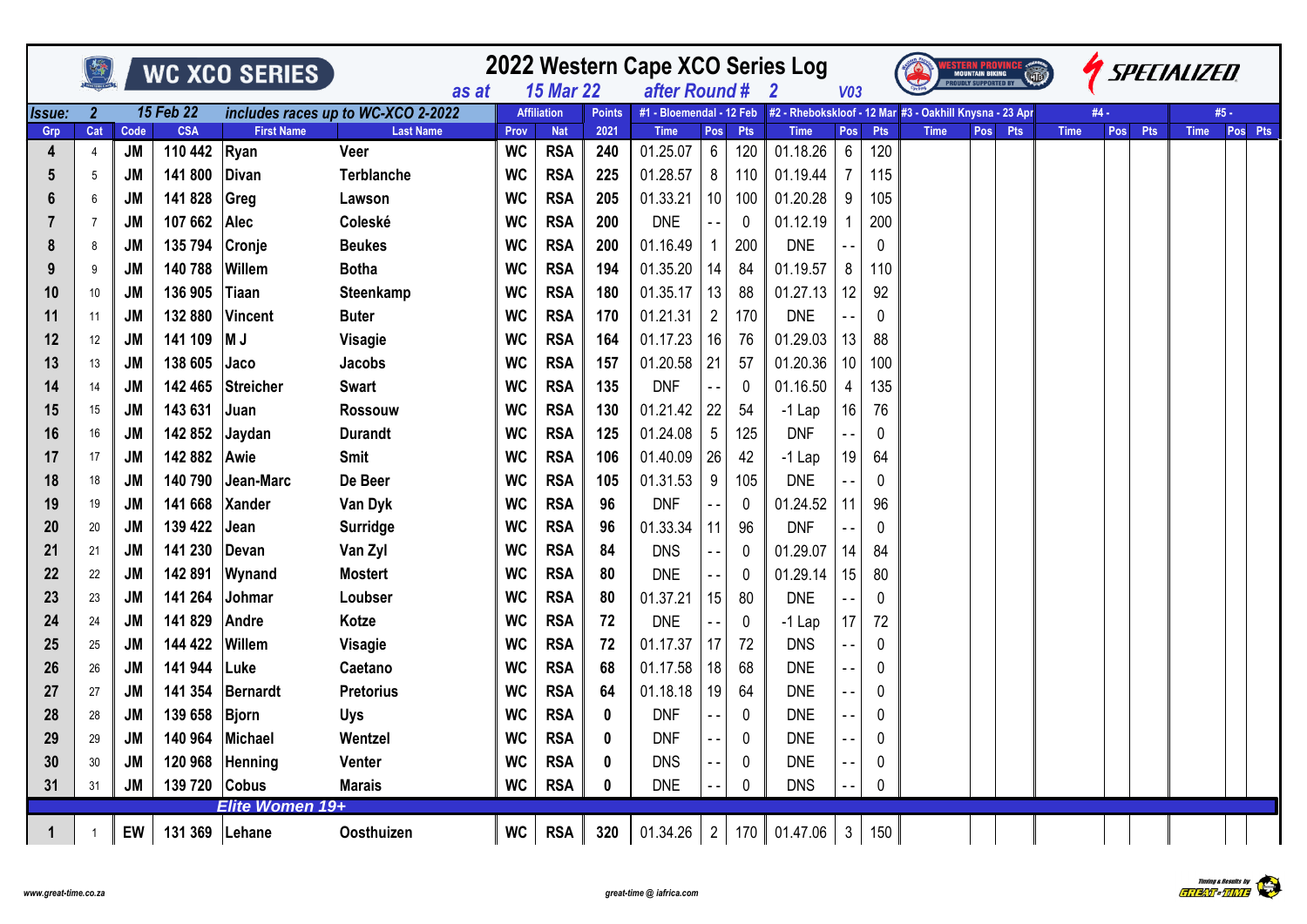|              |                |           |                  | WC XCO SERIES     | as at                              |            | <b>15 Mar 22</b>   |               | 2022 Western Cape XCO Series Log<br>after Round # |                |            | -2                                                                               | V <sub>03</sub> |            |             | <b>MOUNTAIN BIKING</b><br><b>PROUDLY SUPPORTED BY</b> |            |             |      |     | <b><i>ISPECIALIZED</i></b> |         |
|--------------|----------------|-----------|------------------|-------------------|------------------------------------|------------|--------------------|---------------|---------------------------------------------------|----------------|------------|----------------------------------------------------------------------------------|-----------------|------------|-------------|-------------------------------------------------------|------------|-------------|------|-----|----------------------------|---------|
| Issue:       | $\mathbf{2}$   |           | <b>15 Feb 22</b> |                   | includes races up to WC-XCO 2-2022 |            | <b>Affiliation</b> | <b>Points</b> |                                                   |                |            | #1 - Bloemendal - 12 Feb #2 - Rhebokskloof - 12 Mar #3 - Oakhill Knysna - 23 Apr |                 |            |             |                                                       |            |             | #4 - |     |                            | #5 -    |
| Grp          | Cat            | Code      | <b>CSA</b>       | <b>First Name</b> | <b>Last Name</b>                   | Prov       | <b>Nat</b>         | 2021          | <b>Time</b>                                       | Pos            | <b>Pts</b> | <b>Time</b>                                                                      | Pos             | <b>Pts</b> | <b>Time</b> | Pos                                                   | <b>Pts</b> | <b>Time</b> | Pos  | Pts | <b>Time</b>                | Pos Pts |
| $\mathbf{2}$ | $\overline{2}$ | EW        | 10 010 130 521   | <b>Haley</b>      | <b>Batten</b>                      | <b>USA</b> | <b>USA</b>         | 200           | <b>DNE</b>                                        | $\sim$ $-$     | 0          | 01.35.00                                                                         | $\mathbf{1}$    | 200        |             |                                                       |            |             |      |     |                            |         |
| 3            | 3              | EW        | 16 676           | Mariske           | <b>Strauss</b>                     | <b>WC</b>  | <b>RSA</b>         | 200           | 01.27.21                                          | 1              | 200        | <b>DNE</b>                                                                       |                 | 0          |             |                                                       |            |             |      |     |                            |         |
| 4            |                | EW        | 10 008 140 809   | Sophia            | Gomez-Villafane                    | <b>ARG</b> | <b>ARG</b>         | 170           | <b>DNE</b>                                        |                | 0          | 01.42.32                                                                         | $\overline{2}$  | 170        |             |                                                       |            |             |      |     |                            |         |
| 5            | 5              | EW        | 134 595          | Andrea            | Schofmann                          | <b>WC</b>  | <b>RSA</b>         | 135           | <b>DNS</b>                                        |                | 0          | 01.50.39                                                                         | 4               | 135        |             |                                                       |            |             |      |     |                            |         |
| 6            | 6              | EW        | 138 389          | Karla             | <b>Stumpf</b>                      | <b>GP</b>  | <b>RSA</b>         | 135           | 01.43.18                                          | 4              | 135        | <b>DNF</b>                                                                       |                 | 0          |             |                                                       |            |             |      |     |                            |         |
|              | 7              | EW        | 141 677          | Marzelle          | Van Der Merwe                      | <b>GP</b>  | <b>RSA</b>         | 125           | <b>DNS</b>                                        | $\sim$ $\sim$  | 0          | 01.55.17                                                                         | 5               | 125        |             |                                                       |            |             |      |     |                            |         |
| 8            | 8              | EW        | 142 956          | Leone             | <b>Verster</b>                     | <b>WC</b>  | <b>RSA</b>         | 125           | 01.43.41                                          | 5              | 125        | <b>DNE</b>                                                                       |                 | 0          |             |                                                       |            |             |      |     |                            |         |
| 9            | 9              | EW        | 67 441           | Janice            | Venter                             | <b>WC</b>  | <b>RSA</b>         | 0             | <b>DNS</b>                                        |                | 0          | <b>DNF</b>                                                                       |                 | 0          |             |                                                       |            |             |      |     |                            |         |
|              |                |           |                  | Elite Men 19+     |                                    |            |                    |               |                                                   |                |            |                                                                                  |                 |            |             |                                                       |            |             |      |     |                            |         |
|              | -1             | EM        | 99 277           | <b>Matthew</b>    | <b>Beers</b>                       | <b>WC</b>  | <b>RSA</b>         | 400           | 01.21.30                                          | 1              | 200        | 01.28.22                                                                         |                 | 200        |             |                                                       |            |             |      |     |                            |         |
| 2            | $\overline{2}$ | EM        | 100 354          | <b>Tristan</b>    | Nortje                             | <b>WC</b>  | <b>RSA</b>         | 320           | 01.23.33                                          | 3 <sup>1</sup> | 150        | 01.29.48                                                                         | $\overline{2}$  | 170        |             |                                                       |            |             |      |     |                            |         |
| 3            | 3              | EM        | 89 447           | Luke              | Moir                               | <b>WC</b>  | <b>RSA</b>         | 285           | 01.23.25                                          | $2^{\circ}$    | 170        | 01.34.02                                                                         | 7               | 115        |             |                                                       |            |             |      |     |                            |         |
|              |                | EM        | 4 9 0 1          | Arno              | Du Toit                            | <b>FS</b>  | <b>RSA</b>         | 275           | 01.26.58                                          | 5 <sup>5</sup> | 125        | 01.31.09                                                                         | 3               | 150        |             |                                                       |            |             |      |     |                            |         |
| 5            | 5              | EM        | 126 173          | Johan             | Van Zyl                            | <b>WC</b>  | <b>RSA</b>         | 270           | 01.24.50                                          | 4              | 135        | 01.32.05                                                                         | 4               | 135        |             |                                                       |            |             |      |     |                            |         |
| 6            | 6              | <b>EM</b> | 125 771          | Thomas            | Hudson                             | <b>WC</b>  | <b>RSA</b>         | 210           | 01.33.03                                          | 8              | 110        | 01.40.37                                                                         | 10              | 100        |             |                                                       |            |             |      |     |                            |         |
|              | $\overline{7}$ | EM        | 110 458          | ∣Luca             | <b>Ruwiel</b>                      | <b>WC</b>  | <b>RSA</b>         | 204           | 01.30.58                                          | 6              | 120        | $-1$ Lap                                                                         | 14              | 84         |             |                                                       |            |             |      |     |                            |         |
| 8            | 8              | EM        | 138 596          | Gunther           | <b>Katzke</b>                      | LP         | <b>RSA</b>         | 203           | 01.32.02                                          | $\overline{7}$ | 115        | $-1$ Lap                                                                         | 13              | 88         |             |                                                       |            |             |      |     |                            |         |
| 9            | 9              | EM        | 10 010 130 319   | <b>Chris</b>      | <b>Blevins</b>                     | <b>USA</b> | <b>USA</b>         | 125           | <b>DNE</b>                                        |                | 0          | 01.32.55                                                                         | 5               | 125        |             |                                                       |            |             |      |     |                            |         |
| 10           | 10             | EM        | 90 519           | Keagan            | <b>Bontekoning</b>                 | <b>GP</b>  | <b>RSA</b>         | 120           | <b>DNE</b>                                        |                | 0          | 01.33.21                                                                         | 6               | 120        |             |                                                       |            |             |      |     |                            |         |
| 11           | 11             | <b>EM</b> | 10 008 815 866   | <b>Sven</b>       | <b>Strähle</b>                     | <b>GER</b> | <b>GER</b>         | 110           | <b>DNE</b>                                        | $ -$           | 0          | 01.35.50                                                                         | 8               | 110        |             |                                                       |            |             |      |     |                            |         |
| 12           | 12             | EM        | 10 014 994 059   | Tim               | Feinauer                           | <b>GER</b> | <b>GER</b>         | 105           | <b>DNE</b>                                        | $ -$           | 0          | 01.38.28                                                                         | 9               | 105        |             |                                                       |            |             |      |     |                            |         |
| 13           | 13             | <b>EM</b> | 125 316          | Zachary           | <b>Swart</b>                       | <b>WC</b>  | <b>RSA</b>         | 105           | 01.33.23                                          | 9              | 105        | <b>DNF</b>                                                                       |                 | 0          |             |                                                       |            |             |      |     |                            |         |
| 14           | 14             | EM        | 133 043          | Herman            | Fourie                             | LP         | <b>RSA</b>         | 100           | 01.35.00                                          | 10             | 100        | <b>DNS</b>                                                                       |                 | 0          |             |                                                       |            |             |      |     |                            |         |
| 15           | 15             | EM        | 141 758          | Ignatius          | Du Preez                           | <b>GP</b>  | <b>RSA</b>         | 96            | <b>DNE</b>                                        |                | 0          | 01.42.59                                                                         | 11              | 96         |             |                                                       |            |             |      |     |                            |         |
| 16           | 16             | <b>EM</b> | 102 799          | Zander            | <b>Kruger</b>                      | <b>WC</b>  | <b>RSA</b>         | 96            | 01.35.57                                          | 11             | 96         | <b>DNE</b>                                                                       |                 | 0          |             |                                                       |            |             |      |     |                            |         |
| 17           | 17             | EM        | 138 252          | Kai               | <b>Von During</b>                  | <b>WC</b>  | <b>RSA</b>         | 92            | <b>DNE</b>                                        | $ -$           | 0          | 01.43.46                                                                         | 12              | 92         |             |                                                       |            |             |      |     |                            |         |
| 18           | 18             | EM        | 96 843           | Luyanda           | Thobingunya                        | <b>WC</b>  | <b>RSA</b>         | 92            | 01.36.02                                          | 12             | 92         | <b>DNE</b>                                                                       |                 | $\Omega$   |             |                                                       |            |             |      |     |                            |         |
| 19           | 19             | EM        | 137 268          | Kusaselihle       | <b>Ngidi</b>                       | <b>WC</b>  | <b>RSA</b>         | 88            | 01.23.05                                          | 13             | 88         | <b>DNE</b>                                                                       |                 | 0          |             |                                                       |            |             |      |     |                            |         |
| 20           | 20             | EM        | 133 348          | Frederick         | <b>Smit</b>                        | <b>WC</b>  | <b>RSA</b>         | 84            | 01.24.49                                          | 14             | 84         | <b>DNE</b>                                                                       |                 | 0          |             |                                                       |            |             |      |     |                            |         |
| 21           | 21             | EM        | 131 816 Zandré   |                   | Gerber                             | <b>WC</b>  | <b>RSA</b>         | 80            | <b>DNE</b>                                        |                | 0          | $-1$ Lap                                                                         | 15              | 80         |             |                                                       |            |             |      |     |                            |         |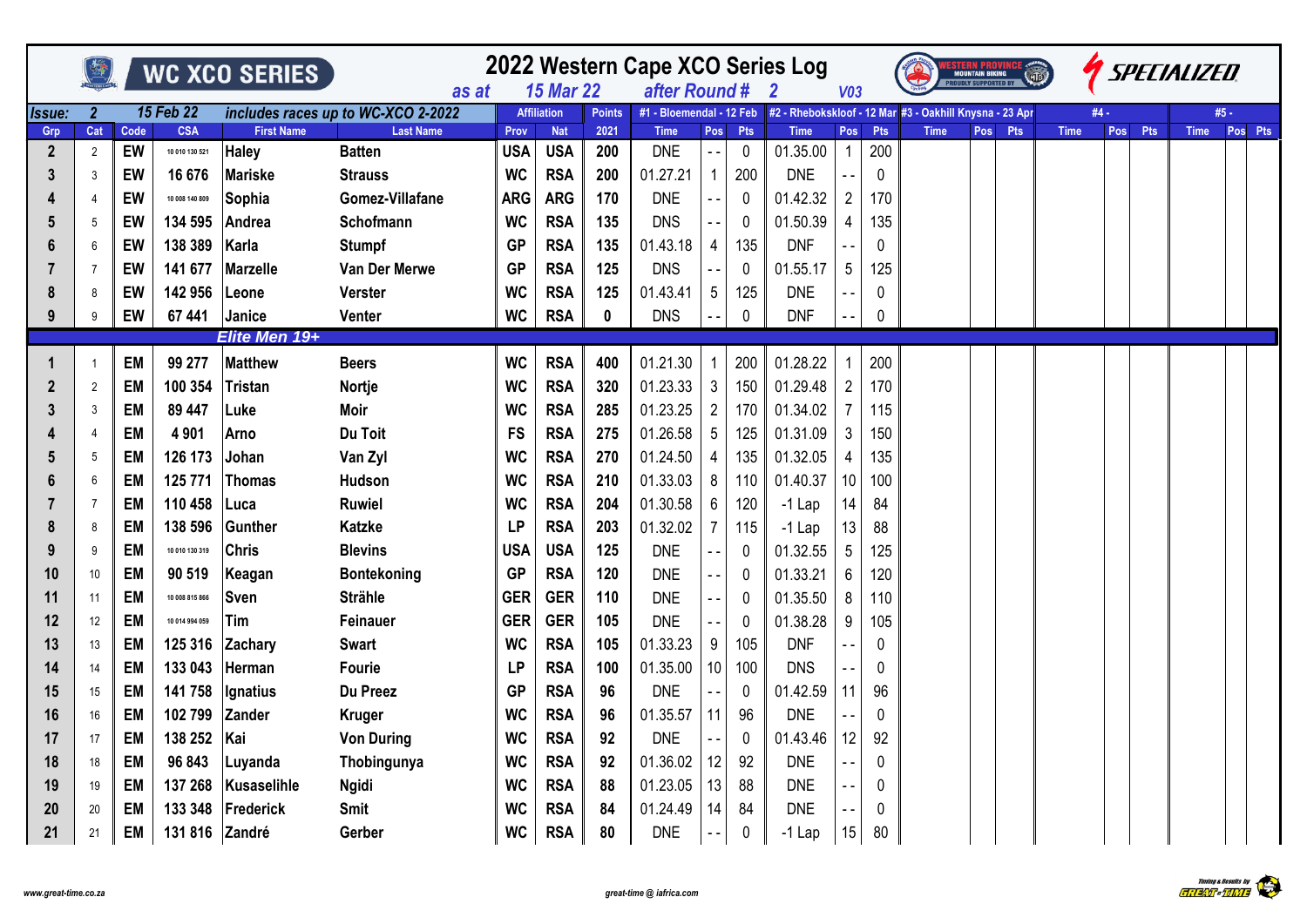|                  |                |            |                       | WC XCO SERIES             |                                    |            |                          |               | 2022 Western Cape XCO Series Log |                   |                    |                                                                                    |                 |           |             | NO <b>I EAN FAUVING</b><br>Mountain Biking<br>Roudly Supported By |            |             |      |     | SPECIALIZED |         |
|------------------|----------------|------------|-----------------------|---------------------------|------------------------------------|------------|--------------------------|---------------|----------------------------------|-------------------|--------------------|------------------------------------------------------------------------------------|-----------------|-----------|-------------|-------------------------------------------------------------------|------------|-------------|------|-----|-------------|---------|
|                  |                |            |                       |                           | as at                              |            | <b>15 Mar 22</b>         |               | after Round #                    |                   |                    | $\overline{\mathbf{2}}$                                                            | V <sub>03</sub> |           |             |                                                                   |            |             |      |     |             |         |
| Issue:           | $\overline{2}$ |            | 15 Feb 22             |                           | includes races up to WC-XCO 2-2022 |            | <b>Affiliation</b>       | <b>Points</b> |                                  |                   |                    | #1 - Bloemendal - 12 Feb   #2 - Rhebokskloof - 12 Mar #3 - Oakhill Knysna - 23 Apr |                 |           |             |                                                                   |            |             | #4 - |     |             | #5 -    |
| Grp<br>22        | Cat<br>22      | Code<br>EM | <b>CSA</b><br>130 899 | <b>First Name</b><br>Rayé | <b>Last Name</b><br><b>Moolman</b> | Prov<br>EC | <b>Nat</b><br><b>RSA</b> | 2021<br>76    | <b>Time</b><br><b>DNE</b>        | Pos<br>$\sim$ $-$ | Pts<br>$\mathbf 0$ | <b>Time</b><br>$-1$ Lap                                                            | Pos<br>16       | Pts<br>76 | <b>Time</b> | Pos                                                               | <b>Pts</b> | <b>Time</b> | Pos  | Pts | <b>Time</b> | Pos Pts |
| 23               | 23             | EM         | 135 237               | Aaron                     | <b>Budke</b>                       | <b>WC</b>  | <b>RSA</b>               | 76            | 01.29.55                         | 16                | 76                 | <b>DNS</b>                                                                         |                 | 0         |             |                                                                   |            |             |      |     |             |         |
| 24               | 24             | EM         | 137 773               | <b>Sabro</b>              | Atakligan                          | EC         | <b>RSA</b>               | 72            | 01.31.56                         | 17                | 72                 | <b>DNE</b>                                                                         |                 | 0         |             |                                                                   |            |             |      |     |             |         |
| 25               | 25             | EM         | 129 236               | Siyabulela                | Tutu                               | <b>WC</b>  | <b>RSA</b>               | 68            | 01.39.20                         | 18                | 68                 | <b>DNE</b>                                                                         | $ -$            | 0         |             |                                                                   |            |             |      |     |             |         |
| 26               | 26             | EM         | 143 913               | Thembela                  | Lukhalo                            | <b>WC</b>  | <b>RSA</b>               | 0             | <b>DNF</b>                       |                   | 0                  | <b>DNE</b>                                                                         | $ -$            | 0         |             |                                                                   |            |             |      |     |             |         |
| 27               | 27             | <b>EM</b>  | 14 4 14               | <b>Sandiso</b>            | Xetu                               | <b>GP</b>  | <b>RSA</b>               | 0             | <b>DNS</b>                       |                   | 0                  | <b>DNE</b>                                                                         |                 | 0         |             |                                                                   |            |             |      |     |             |         |
| 28               | 28             | EM         | 10 011 122 749        | Luis                      | <b>Neff</b>                        | <b>GER</b> | <b>GER</b>               | 0             | <b>DNE</b>                       |                   | 0                  | <b>DNS</b>                                                                         |                 | 0         |             |                                                                   |            |             |      |     |             |         |
|                  |                |            |                       | Sub Veteran Men 30 - 39   |                                    |            |                          |               |                                  |                   |                    |                                                                                    |                 |           |             |                                                                   |            |             |      |     |             |         |
|                  | $\mathbf{1}$   | <b>SV</b>  | 58 618                | <b>Dominic</b>            | <b>Calitz</b>                      | <b>WC</b>  | <b>RSA</b>               | 400           | 01.36.59                         |                   | 200                | 01.13.13                                                                           | 1               | 200       |             |                                                                   |            |             |      |     |             |         |
| $\boldsymbol{2}$ | $\overline{2}$ | <b>SV</b>  | 139 095               | Bunyan                    | Loubser                            | <b>WC</b>  | <b>RSA</b>               | 235           | 01.57.10                         | 8                 | 110                | $-1$ Lap                                                                           | 5               | 125       |             |                                                                   |            |             |      |     |             |         |
| 3                | 3              | <b>SV</b>  | 119 069               | <b>Ashley</b>             | Oldfield                           | <b>WC</b>  | <b>RSA</b>               | 170           | <b>DNF</b>                       |                   | 0                  | 01.22.47                                                                           | $\overline{2}$  | 170       |             |                                                                   |            |             |      |     |             |         |
|                  | 4              | <b>SV</b>  | 17 103                | Renay                     | Groustra                           | <b>WC</b>  | <b>RSA</b>               | 170           | 01.40.13                         | $2^{\circ}$       | 170                | <b>DNE</b>                                                                         |                 | 0         |             |                                                                   |            |             |      |     |             |         |
| 5                | 5              | <b>SV</b>  | 63 508                | Seraj                     | <b>Abrahams</b>                    | <b>WC</b>  | <b>RSA</b>               | 150           | <b>DNS</b>                       |                   | 0                  | 01.27.07                                                                           | $3\overline{3}$ | 150       |             |                                                                   |            |             |      |     |             |         |
|                  | 6              | <b>SV</b>  | 52 513                | Lloyd                     | Priestman                          | <b>WC</b>  | <b>RSA</b>               | 150           | 01.53.36                         | 3                 | 150                | <b>DNE</b>                                                                         |                 | 0         |             |                                                                   |            |             |      |     |             |         |
|                  | 7              | <b>SV</b>  | 63 480                | Rameez                    | <b>Abrahams</b>                    | <b>WC</b>  | <b>RSA</b>               | 135           | <b>DNE</b>                       |                   | 0                  | $-1$ Lap                                                                           | 4               | 135       |             |                                                                   |            |             |      |     |             |         |
| 8                | 8              | <b>SV</b>  | 141 750               | Gareth                    | <b>Davie</b>                       | <b>GP</b>  | <b>RSA</b>               | 135           | 01.57.31                         | 4                 | 135                | <b>DNE</b>                                                                         |                 | 0         |             |                                                                   |            |             |      |     |             |         |
|                  | 9              | <b>SV</b>  | 141 573               | <b>Thando</b>             | Nthuthu                            | <b>WC</b>  | <b>RSA</b>               | 120           | 01.49.03                         | 6                 | 120                | <b>DNE</b>                                                                         |                 | 0         |             |                                                                   |            |             |      |     |             |         |
| 10               | 10             | <b>SV</b>  | 138 976               | <b>Bruce</b>              | Anderson                           | <b>WC</b>  | <b>RSA</b>               | 0             | <b>DNS</b>                       |                   | 0                  | <b>DNE</b>                                                                         |                 | 0         |             |                                                                   |            |             |      |     |             |         |
| 11               | 11             | <b>SV</b>  | 144 504               | <b>Daniel</b>             | Steenkamp                          | <b>WC</b>  | <b>RSA</b>               | 0             | <b>DNS</b>                       |                   | 0                  | <b>DNE</b>                                                                         |                 | 0         |             |                                                                   |            |             |      |     |             |         |
|                  |                |            |                       | Veteran Men 40 - 49       |                                    |            |                          |               |                                  |                   |                    |                                                                                    |                 |           |             |                                                                   |            |             |      |     |             |         |
|                  |                | VM         | 60 224                | Jean                      | <b>De Villiers</b>                 | <b>WC</b>  | <b>RSA</b>               | 320           | 01.31.27                         | $2^{\circ}$       | 170                | 01.05.27                                                                           | 3 <sup>1</sup>  | 150       |             |                                                                   |            |             |      |     |             |         |
| $\mathbf{2}$     | 2              | VM         | 139 410               | Pieter                    | Rautenbach                         | <b>WC</b>  | <b>RSA</b>               | 260           | 01.39.16                         | 4                 | 135                | 01.07.31                                                                           | 5               | 125       |             |                                                                   |            |             |      |     |             |         |
| 3                | 3              | VM         | 142780                | Wayne                     | Victor                             | <b>WC</b>  | <b>RSA</b>               | 235           | 01.47.04                         | 7                 | 115                | 01.13.35                                                                           | 6               | 120       |             |                                                                   |            |             |      |     |             |         |
|                  | 4              | VM         | 5470                  | <b>Petrus</b>             | <b>Malherbe</b>                    | <b>WC</b>  | <b>RSA</b>               | 170           | <b>DNS</b>                       |                   | 0                  | 01.03.47                                                                           | $\overline{2}$  | 170       |             |                                                                   |            |             |      |     |             |         |
| 5                | 5              | VM         | 42 099                | <b>Michael</b>            | Potton                             | <b>WC</b>  | <b>RSA</b>               | 150           | 01.37.18                         | 3                 | 150                | <b>DNE</b>                                                                         |                 | $\theta$  |             |                                                                   |            |             |      |     |             |         |
| 6                | 6              | VM         | 106 725               | <b>Robin</b>              | Harris                             | WC         | <b>RSA</b>               | 135           | <b>DNE</b>                       |                   | 0                  | 01.06.44                                                                           | 4               | 135       |             |                                                                   |            |             |      |     |             |         |
|                  | $\overline{7}$ | VM         | 138 648               | Jody                      | <b>Moult</b>                       | <b>WC</b>  | <b>RSA</b>               | 125           | 01.41.25                         | 5                 | 125                | <b>DNE</b>                                                                         |                 | 0         |             |                                                                   |            |             |      |     |             |         |
| 8                | 8              | VM         | 131 399               | Gerard                    | <b>Dirks</b>                       | <b>WC</b>  | <b>RSA</b>               | 120           | 01.43.26                         | 6                 | 120                | <b>DNS</b>                                                                         |                 | 0         |             |                                                                   |            |             |      |     |             |         |
| 9                | 9              | VM         | 81 317                | Truan                     | <b>Haskell</b>                     | <b>WC</b>  | <b>RSA</b>               | 115           | <b>DNS</b>                       |                   | 0                  | 01.20.36                                                                           | 7               | 115       |             |                                                                   |            |             |      |     |             |         |
| 10               | 10             | VM         | 144 182               | Jan                       | <b>Vreken</b>                      | <b>GP</b>  | <b>RSA</b>               | 110           | <b>DNE</b>                       | $ -$              | 0                  | $-1$ Lap                                                                           | 8               | 110       |             |                                                                   |            |             |      |     |             |         |